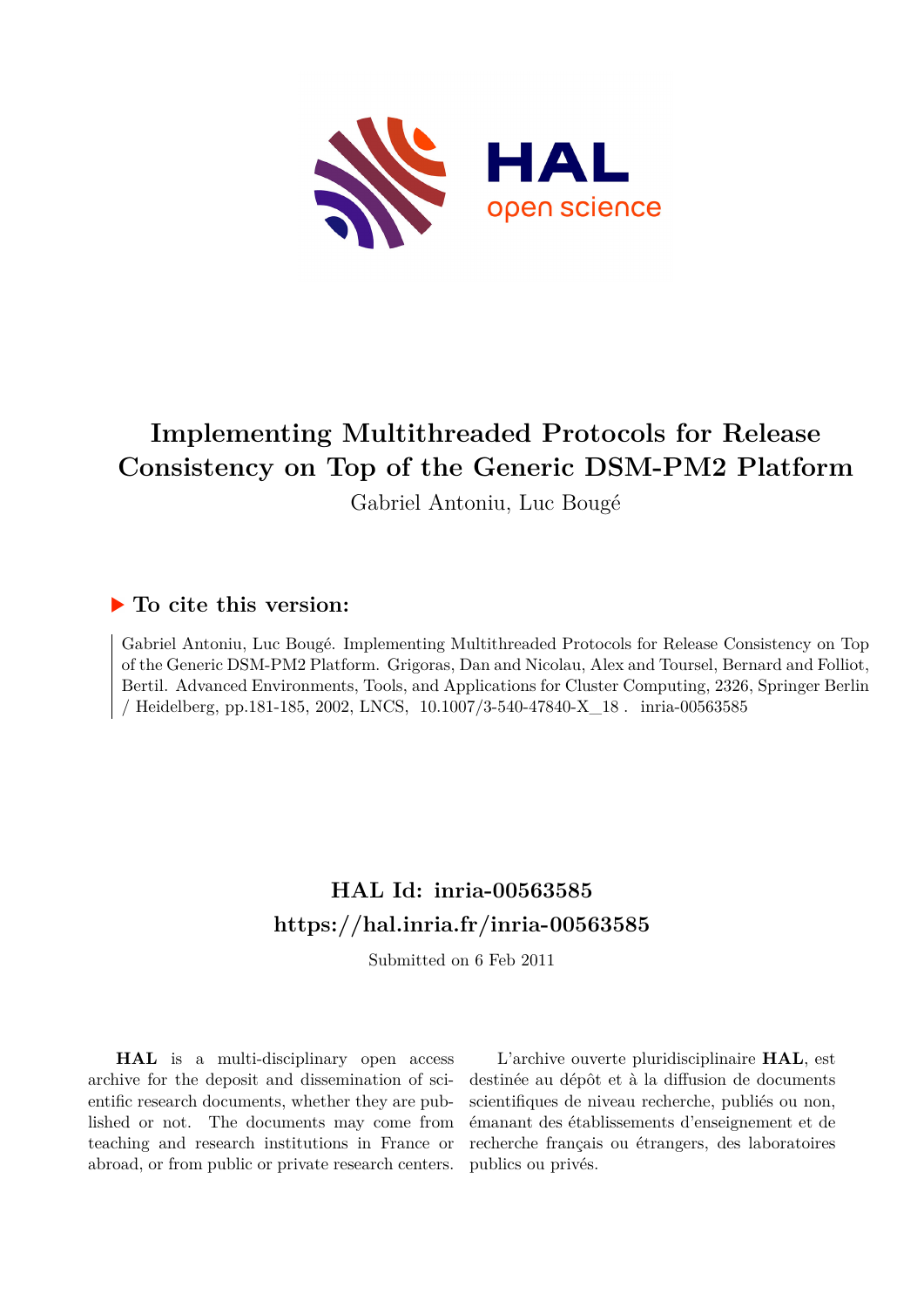# **Implementing multithreaded protocols for release consistency on top of the generic DSM-PM<sup>2</sup> platform**

Gabriel Antoniu and Luc Bougé

LIP, ENS Lyon, 46 Allée d'Italie, 69364 Lyon Cedex 07, France Contact: Gabriel.Antoniu@ens-lyon.fr

Abstract. DSM-PM<sup>2</sup> is an implementation platform designed to facilitate the experimental studies with consistency protocoles for distributed shared memory. This platform provides basic building blocks, allowing for an easy design, implementation and evaluation of a large variety of *multithreaded* consistency protocols within a unified framework. DSM-PM $2$  is portable over a large variety of cluster architectures, using various communication interfaces (TCP, MPI, BIP, SCI, VIA, etc.). This paper presents the design of two multithreaded protocols implementing the release consistency model. We evaluate the impact of these consistency protocols on the overall performance of a typical distributed application, for two clusters with different interconnection networks and communication interfaces.

## **1 Introduction**

Traditionally, Distributed Shared Memory (DSM) libraries [7, 10, 11, 6] allow a number of separate, distributed processes to share a global address space, based on a *consistency protocol* which implements the semantics specified by some given *consistency model*: sequential consistency, release consistency, etc. The processes may usually be physically distributed among a number of computing nodes interconnected through some communication library. The design of the DSM library is often highly dependent on the selected consistency model and on the communication library. Also, only a few of them are able to exploit the power of modern thread libraries and to provide multithreaded protocols, or at least to provide thread-safe versions of the consistency protocols.

The main objective of the DSM-PM<sup>2</sup> project is to provide the programmer of *distributed, multithreaded applications* with a flexible and portable implementation platform where the application and the consistency protocol of the underlying DSM can be *co-designed* and tuned together for performance. The programmer can select the consistency protocol best suited for his application, or can even program his own consistency protocol using basic blocks provided by the platform. Multiple consistency models are supported and protocols can be easily implemented for these models through alternative mechanisms available in  $DSM-PM^2$ . Comparative experimentations can be carried out on different cluster architectures, since the platform is portable across most UNIX-like systems and supports a large number of communication interfaces: TCP, MPI, BIP [12], SCI [5], VIA [4], etc. Finally, an important feature is that the platform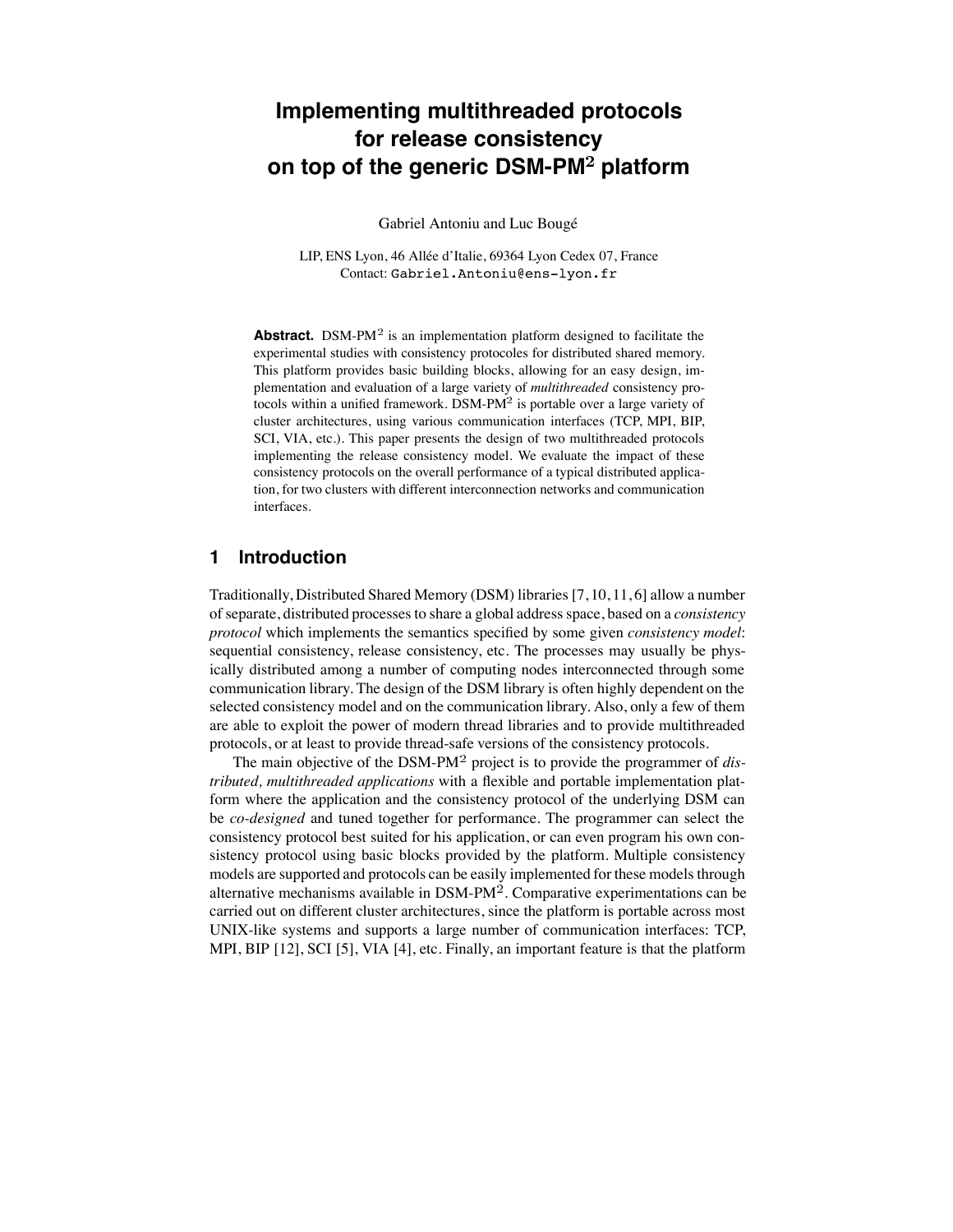is operational in a multithreaded context: distributed threads can safely access shared data and concurrency-related problems are adressed directly by the consistency protocols.

In this paper we present the design of the multithreaded versions of two consistency protocols for the *release consistency* model. We describe their integration to DSM-PM and we compare their performance using a multithreaded version of a FFT kernel from the SPLASH-2 [13] benchmark suite.

# 2 The DSM-PM<sup>2</sup> platform



**Fig. 1.** The architecture of DSM-PM<sup>2</sup>.

 $DSM-PM^2$  [1] has been designed as an experimental implementation platform for multithreaded DSM consistency protocols. It relies on the PM (*Parallel Multithreaded Machine*, [9]), a runtime system for distributed, multithreaded applications. PM2 provides a POSIX-like programming interface for thread creation, manipulation and synchronization in user space, on cluster architectures. PM2 is available on most UNIXlike operating systems, including Linux and Solaris. For network portability, PM2 uses a communication library called Madeleine [2], which has been ported on top of a large number of communication interfaces: high-performance interfaces, like SISCI/SCI and VIA, but also more traditional interfaces, like TCP and MPI. DSM-PM $<sup>2</sup>$  inherits this</sup> portability, since all its communication routines rely on Madeleine. An interesting feature of  $PM<sup>2</sup>$  is that it allows threads to be preemptively and transparently migrated across the cluster nodes.  $DSM-PM^2$  provides these mobile threads with the abstraction of a uniformly shared memory on top of the distributed architecture exploited by  $PM^2$ .

DSM-PM<sup>2</sup> is structured in layers. At the top level, the *DSM protocol policy* layer allows consistency protocols to be built out of common library routines, provided by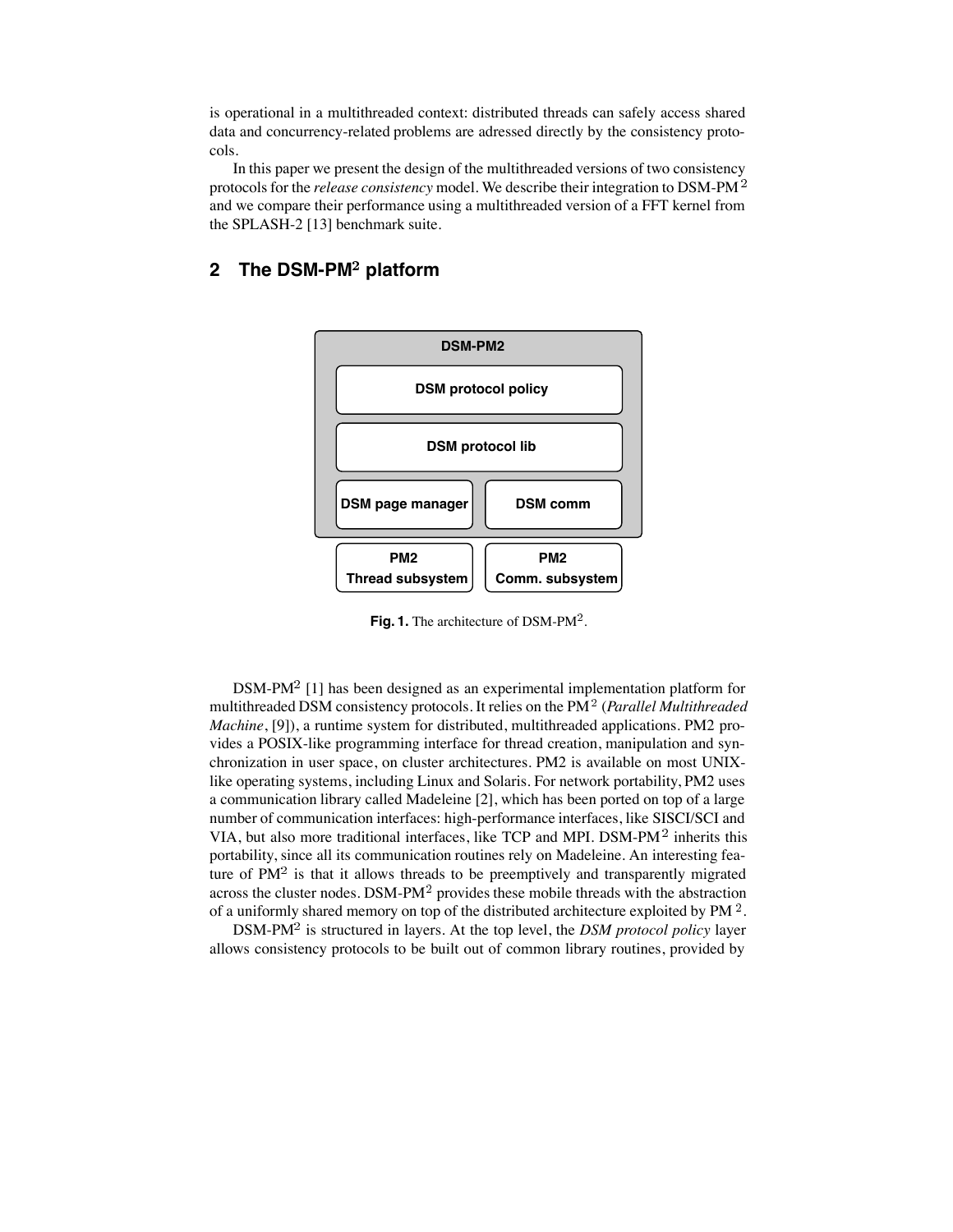the *DSM protocol library* layer. These routines rely on DSM-PM<sup>2</sup>'s main generic components: the *DSM page manager* and the *DSM communication manager*. The former handles the access rights to the shared pages on each node, using a distributed page table. The latter provides common communication routines, like sending a page request, sending a page, sending an invalidation request, etc. These generic components have been designed in order to facilitate the implementation of new consistency protocols. The main feature of all elements of the architecture is their design for a use in a multithreaded context.

| Protocol function   | Description                                    |  |  |  |
|---------------------|------------------------------------------------|--|--|--|
| read fault handler  | Called on a read page fault                    |  |  |  |
| write fault handler | Called on a write page fault                   |  |  |  |
| read server         | Called on receiving a request                  |  |  |  |
|                     | for read access                                |  |  |  |
| write_server        | Called on receiving a request                  |  |  |  |
|                     | for write access                               |  |  |  |
| invalidate_server   | Called on receiving a request                  |  |  |  |
|                     | for invalidation                               |  |  |  |
|                     | receive_page_server Called on receiving a page |  |  |  |
| lock acquire        | Called after having acquired a                 |  |  |  |
|                     | lock                                           |  |  |  |
| lock_release        | Called before releasing a lock                 |  |  |  |
| init                | Called on initializing a protocol              |  |  |  |

**Table 1.** Nine routines which define a DSM protocol in DSM-PM2.

 $DSM-PM<sup>2</sup>$  currently provides 6 protocols. The application can select one of them via a function call at the initialization of the application:

pm2\_dsm\_set\_default\_protocol(li\_hudak);

The user can also create new protocols by defining 9 functions which specify the behavior of the DSM system for some generic DSM events. These functions are listed in Table 1. The 9 functions are grouped into a protocol via a simple function call:

```
int new_prot;
new_prot = dsm_create_protocol
 (read_fault_handler, write_fault_handler,
  read_server, write_server,
  invalidate server, receive page server,
  acquire handler, release handler, init);
pm2 dsm_set_default_protocol(new_prot);
```
## **3 Two** *multithreaded* **protocols for release consistency**

Historically, DSM systems have first used *sequential consistency*. Li and Hudak [7] have proposed several MRSW protocols (*Multiple Readers, Single Writer*) for this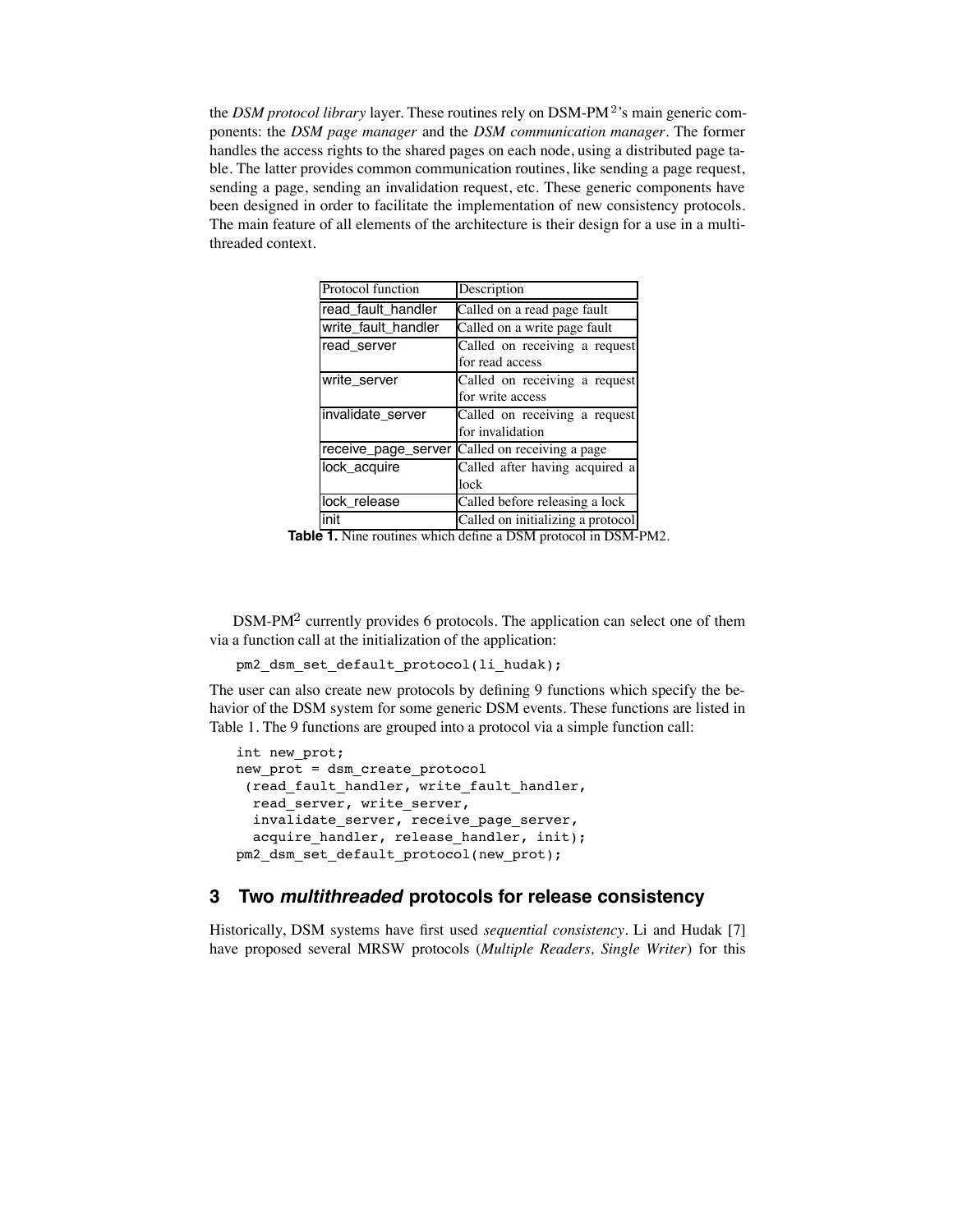model, based on page replication to serve read accesses and page migration to serve write accesses. One of these protocols, relying on a dynamic distributed page manager [7], has been adapted by Mueller [8] to a multithreaded context. A variant of this protocol is available in  $DSM-PM^2$  under the name li hudak.

*Relaxed* consistency models, such as *release* consistency have been introduced in order to allow more efficient DSM implementations, at the price of stricter constraints on the use of the shared data. In these models, consistency actions may be delayed till synchronization operations with locks or barriers. Many implementations have illustrated the advantages of these models with respect to performance, nevertheless most efforts were limited to the *single-threaded* case: a unique, sequential execution flow runs on each cluster node. The main reason is the lack of integration of the DSM libraries with the thread libraries, which came out more recently.

DSM-PM<sup>2</sup> is an original platform which integrates both aspects: *multiple* threads can run concurrently on the each node and keep sharing global data. Within this framework, multithreaded consistency protocols can be designed, implemented and evaluated. Such multithreaded protocols may be derived from classical, single-threaded protocols, but also original protocols can be designed, relying for instance on thread migration or implementing a semantics based on the thread concept (like Java consistency).

We present below two multithreaded protocols for realease consistency, derived from classical, single-threaded protocols.

#### **3.1 A MRSW, invalidation-based protocol: erc\_sw**

The erc\_sw protocol (*Eager Release Consistency, Single Writer*) is a MRSW protocol implementing *eager* release consistency: consistency actions are taken immediately on exiting a critical section (lock *release*), as opposed to *lazy* protocols which may delay such actions until another node enters a critical section (lock *acquire*). In erc\_sw, the *acquire* routine takes no consistency action. Pages are manages using a dynamic distributed manager, as in li\_hudak. Each page may be modified by a single node at a time (the *owner*). The other nodes may require read-only copies of the page from this node. On modifying the page, the owner sets a flag. At the exit of the critical section, the *release* operation invalidates all copies of the pages whose flags are set. Thus, any node which subsequently reads the page will need to ask for an up-to-date copy. If a node needs to write to the page, it musk ask the page to the owner, together with the page ownership.

The general scheme of this protocol is classical and has been implemented in other DSM systems [3]. Our contribution consists in providing a more complex, multithreaded version, which efficiently handles concurrent accesses on a page on each node. Traditionally, single-threaded systems process page faults sequentially on each node: no page fault is processed until the previous page fault is completed. In a multithreaded environment, the hypothesis of the *atomicity* of page fault handlers is not valid any longer. Threads waiting for a page need to give hand to other threads, in order to allow an efficient overlap of the page transfer by computation. Consequently, multiple threads may produce page faults to the *same* page and the accesses need to be served concurrently in an efficient way, by minimizing the number of page requests. For instance, a single page request may suffice to serve several page accesses. Also, in erc\_sw, page requests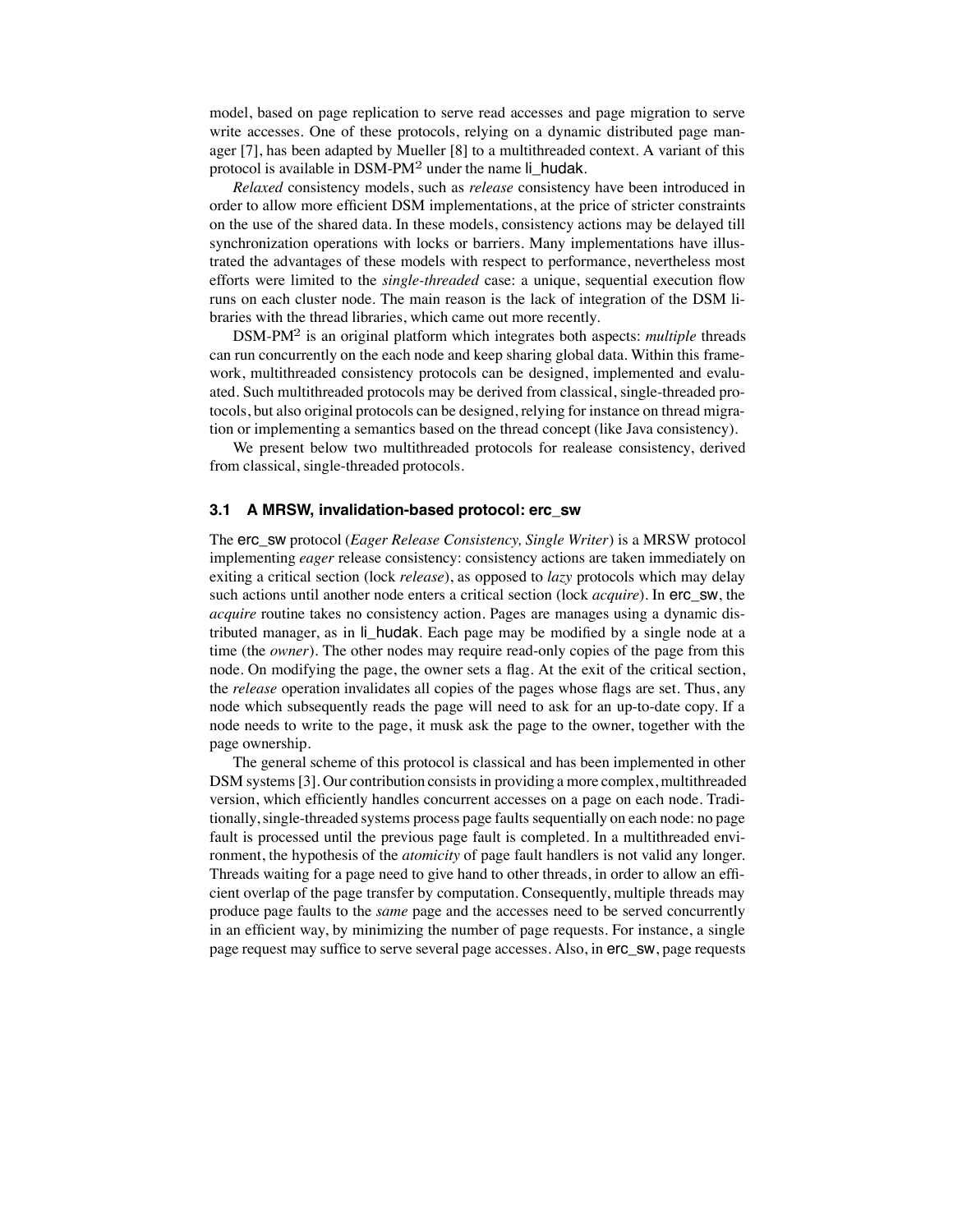may be concurrent with invalidation requests. The implementation guarantees that the consistency constraints are observed, while allowing a high degree of concurrency. Handling these aspects makes the design of multithreaded protocols more difficult than in the single-threaded case.

#### **3.2 A home-based protocol using multiple writers: hbrc\_mw**

The hbrc\_mw protocol (*Home-based Release Consistency, Multiple Writers*) implements a *home-based* approach: each page is statically associated to a node which is in charge of always keeping an up-to-date copy of that page. As in the previous protocol, the *acquire* routine takes no action for consistency. When a thread needs to *read* a shared page, an up-to-date copy is brought from the home node. For a *write* access, a page copy is brought in if necessary, then a *twin* page is created. The thread can then modify the page. On exiting the critical section, each modified page is compared wordby-word with its twin and the modifications detected (called *diffs*) are eagerly sent to the home node, which applies them to the reference copy and then sends invalidation requests to all nodes which keep a copy of the page. In response to these invalidations, the other nodes which have concurrently modified the page compute and send their diffs to the home-node.

As opposed to the previous protocol, hbrc\_mw allows a page to be concurrently modified on multiple nodes. This avoids the ping-pong effects produced by **erc** sw protocol when two nodes concurrently write to disjoint addresses on the same page (*false sharing*). Also, the twinning technique reduces the communication overhead, since only the modified data is sent to the home-node, instead of whole pages. On the other hand, more processing time and more memory is required (for twin creation and diff computation). The tradeoff between these aspects depends on the access patterns to shared data, which vary from one application to another.

Here again, our contribution consists in designing a *multithreaded* protocol based on the scheme presented above. The protocol routines are not atomic, as is usually the case in single-threaded systems. As in the case of the erc\_sw protocol, accesses to the *same* page, on the *same* node, are processed *concurrently* in an efficient way. Concurrency also needs to be carefully handled for *release* operations: the *release* function may be called concurrently by multiple threads, but diffs related to the same page are sent to the home node only once. Also, a release operation can run concurrently with an invalidation request sent by the home node (as a result of receiving diffs from some other node). The concurrent release and invalidation may require that the local diffs for the *same* page be sent to the home node, but the two operations need to synchronize so that the diffs be sent only once. These race situations are illustrated below.

#### **3.3 Implementation in DSM-PM**

The two protocols have been implementated in the C language and use the programming interface of DSM-PM<sup>2</sup>'s basic components (the DSM page manager and the DSM communication manager). Figure 2 illustrates the *release* operation of the hbrc\_mw protocol. The code has been slightly simplified, for the sake of clarity. It illustrates a typical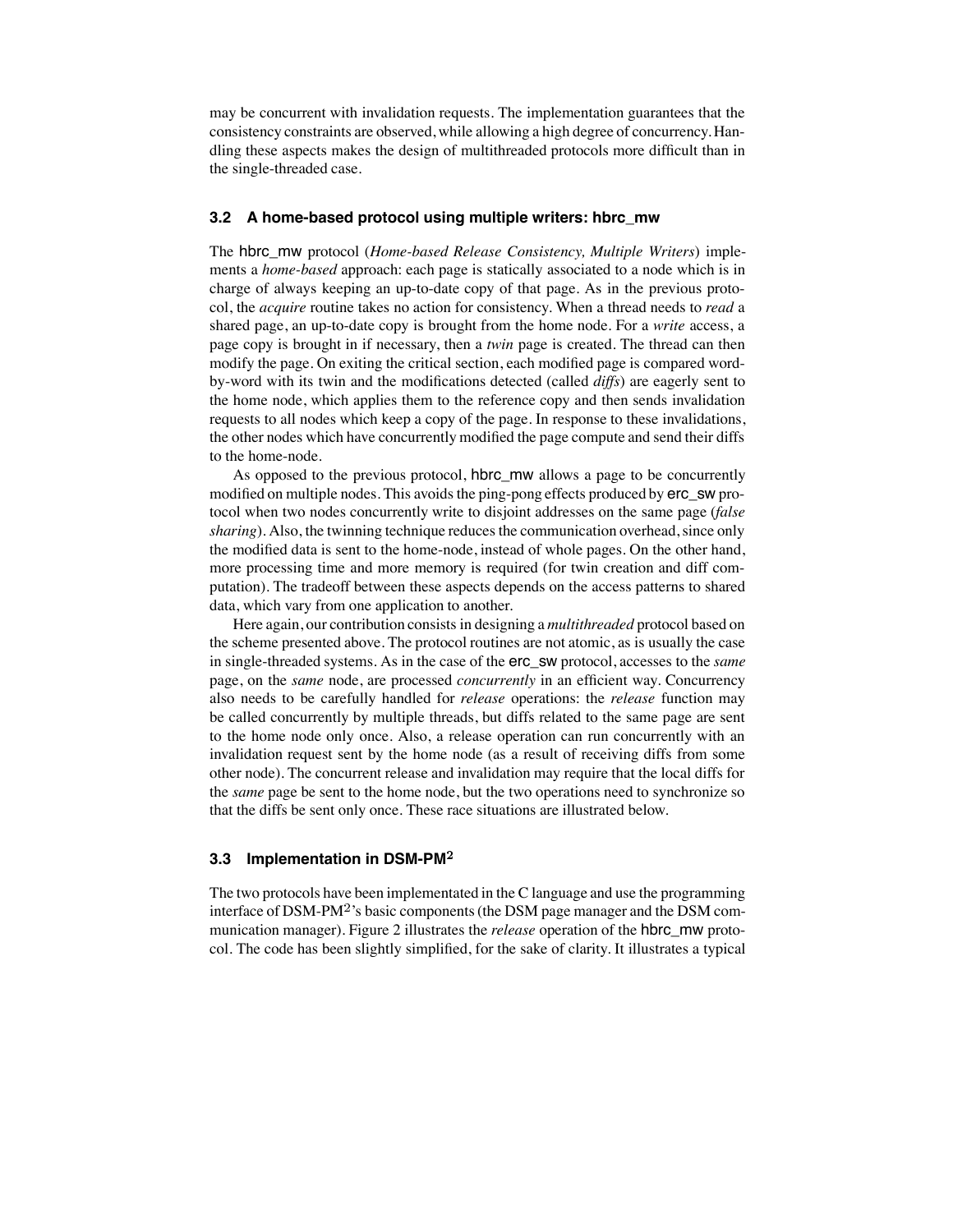situation of concurrency, specific to a multithreaded context. This function is activated by DSM-PM $2$  on exiting a critical section.

The main loop of this function traverses the list of the pages modified since the last entry to a critical section. For each page, if the local node is the home node of the page, invalidations are sent to all nodes having a copy of the page. Otherwise, the function computes the diffs between the modified page and its saved twin and sends these diffs to the home node. Once the home node acknowledges their application, the function goes on to the next page.

The multithreaded implementation of this protocol needs to guarantee that concurrent calls to this function by different threads on the same node can proceed correctly. The dsm\_pending\_release function detects such a race. If a thread calls the release function while another thread is executing it and has already sent the diffs, then the second thread does not send the diffs again; it only waits for the diffs sent by the first thread to be acknowledged (wait for release done).

Another situation of concurrency occurs when this release function is called by two threads on two *different* nodes  $N1$  and  $N2$ . If the threads have modified the same page, both need to send the diffs to the home node. On receiving the first diffs, say from node  $N1$ , the home node will send an invalidation to node  $N2$ . The node  $N2$  then has to respond by sending its own diffs. Independently of this, the *release* operation on node  $N2$  also requires that the diffs for the same page be sent to the home node. The implementation guarantees that the diffs are sent only once, while allowing both operations on node  $N2$  (release and invalidation) to proceed concurrently. This is achieved thanks to the the test diffs to send.

### **4 Experimental results**

We have studied the behavior of our two protocols for release consistency using a 1D FFT kernel extracted from the SPLASH-2 [13] benchmark suite, which we adapted for a multithreaded execution. The program uses two shared matrices  $\sqrt{n} \times \sqrt{n}$  distributed on processors by blocks of lines. Communication takes place during 3 transpose operations and involves all-to-all communication. Transpose operations are blocked in a pipeline fashion: processor i first transposes a submatrix from processor  $i + 1$ , then a submatrix from processor  $i + 2$ , etc. Our experiments have been carried out on two different platforms: 1) a cluster of 200 MHz Pentium Pro PCs under Linux 2.2.13, interconnected by Fast Ethernet under TCP; 2) a cluster of 450 MHz Pentium II PCs interconnected by a SCI network handled by the SISCI interface. The costs of the basic operations are given in Table 2.

In Figures 3 and 4 we compare the two protocols for release consistency to the li\_hudak protocol provided by  $DSM-PM^2$ , which implements sequential consistency. The comparison has been done on our two clusters, using 4 nodes, with one application thread per node. The execution on the SCI cluster is about 20 times faster than on the Fast Ethernet cluster, because of the relative performance of the two networks in terms of bandwidth and latency. In both cases, the erc\_sw and hbrc\_mw protocols produce much more efficient execution times than the li\_hudak protoco. This illustrates the benefits of release consistency compared to sequential consistency in the presence of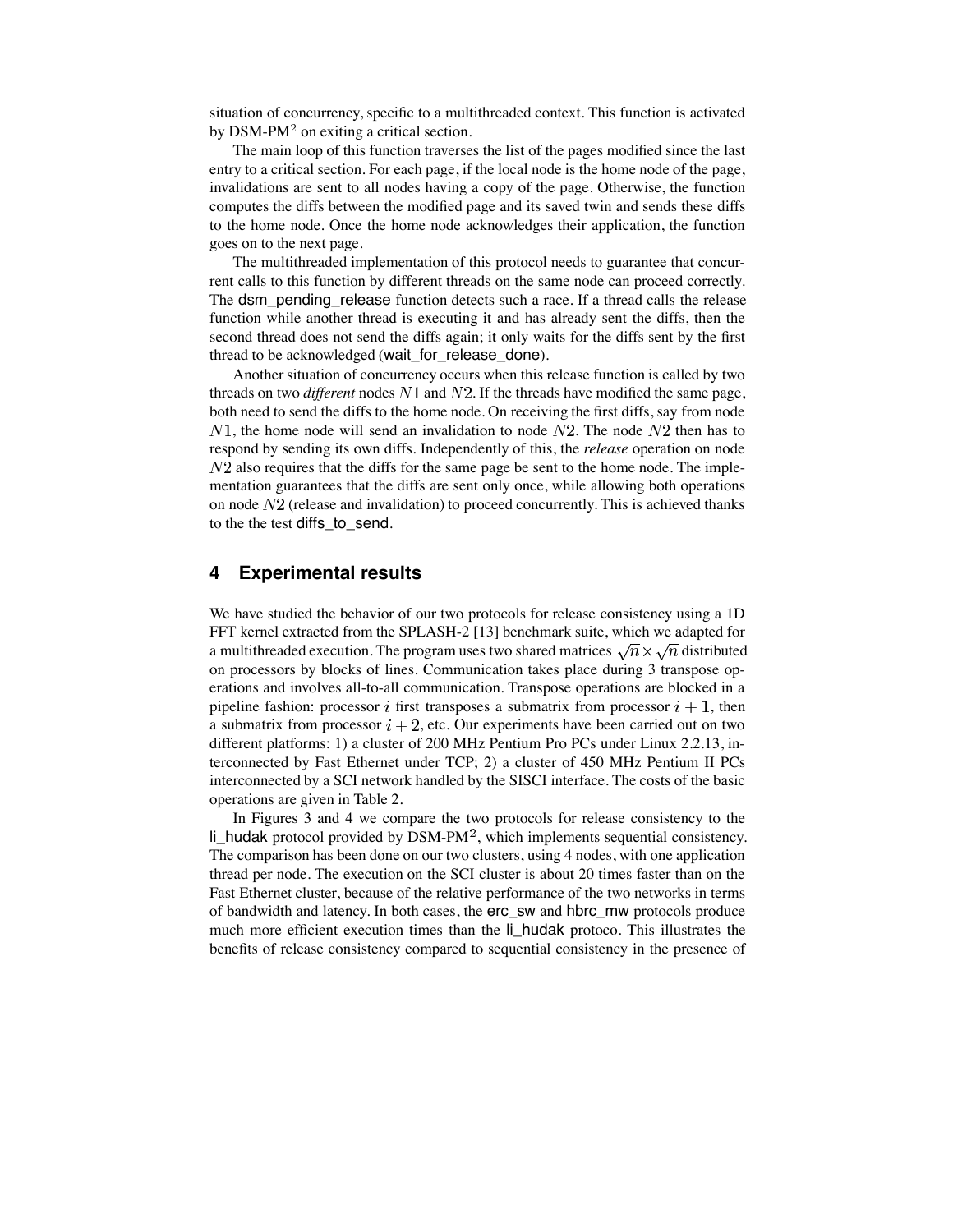```
void dsmlib_hbrc_release () {
  if(!dsm test and set pending release or wait()) {
    int index = remove first from list (&page list);
    while (index != NULL) {
      dsm lock page(index);
      if (get owner (page) == dsm self ())
        invalidate copyset (page);
      else {
        if diffs_to_send(page) {
           send diffs (page, get owner (page));
           set_access (page, NO_ACCESS);
           free twin (page);
           send invalidate req
                (get_owner (page), page);
           wait ack (page);
        }
      }
      dsm unlock page(index);
      page = remove_first_from_list (&page_list);
    }
    clear pending release and broadcast done();
  }
}
```
**Fig. 2.** The lock release function of the hbrc mw protocol.

read/write false sharing, which occurs here (i.e., one node writes a page while another one reads it). The figures obtained on TCP illustrates the superiority of the hbrc\_mw protocol compared to erc\_sw, thanks to its multiple writers, which results in a reduced number of page transfers. The less performant the network, compared to the processors, the more important this advantage.

We have also studied the influence of multithreading on the efficiency of the protocols, by varying the number of threads per node for a given problem size (256 kB) and for a fixed number of nodes (4). The execution times are presented in Tables 3 and 4. First, let us note that the overhead due to multithreading is not significant. On the other hand, when the communication-to-computation ratio is high (i.e., for a low-speed network and for consistency protocols which involve a lot of communications), using more

| Operation        | <b>TCP/Fast Ethernet</b>     | SISCI/SCI |  |
|------------------|------------------------------|-----------|--|
|                  | (PPro 200 MHz) (PII 450 MHz) |           |  |
| Page fault       | 23                           |           |  |
| Transmit request | 370                          | 38        |  |
| Page request     | 3900                         |           |  |
| Page protection  |                              |           |  |

**Table 2.** Cost of elementary operations  $(\mu s)$ .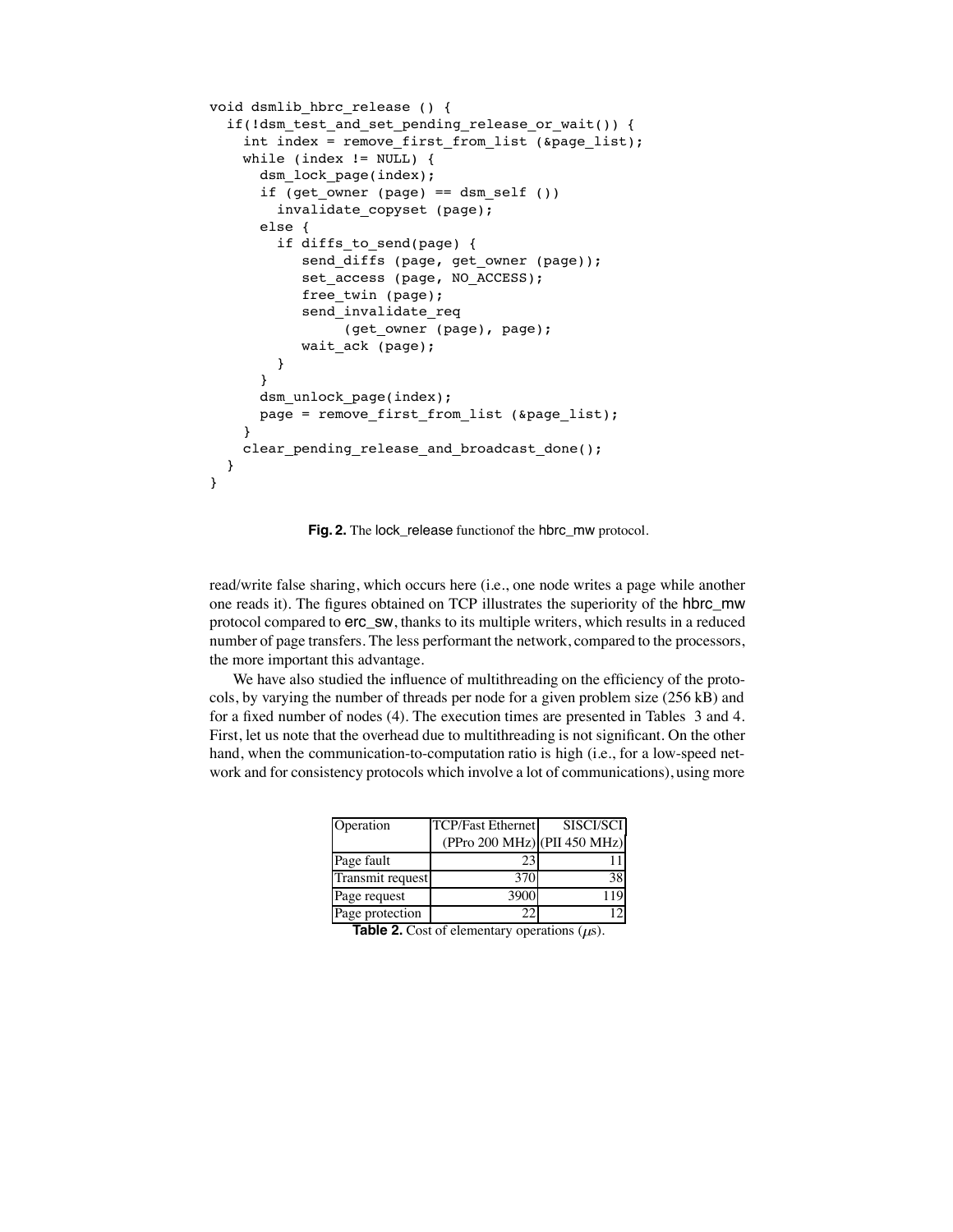

**Fig. 3.** FFT on TCP/Fast Ethernet (4 nodes).

| Threads/node |  |                     |                     |
|--------------|--|---------------------|---------------------|
| li hudak     |  |                     | 74.8 54.8 54.4 57.5 |
| erc sw       |  | 27.2 21.0 19.6 24.1 |                     |
| Ihbrc mw     |  | 21.4 20.9 20.9 21.1 |                     |

**Table 3.** FFT on TCP/Fast Ethernet (seconds).

than one application thread per node may improve performance, thanks to the overlap of communication by computation. A finer analysis of these phenomena is currently in progress.

# **5 Conclusion**

We have illustrated how *multithreaded* protocols can be designed, implemented and evaluated within the unified framework provided by  $DSM-PM^2$ . This platform appears as an interesting tool for developers of distributed, multithreaded applications using a shared memory model, since it facilitates DSM protocol implementations by providing a lot of common, basic components. In this paper, we focused on two protocols imple-

| Threads/node |    |  |
|--------------|----|--|
| hudak        | 57 |  |
| erc sw       |    |  |
| Ihbrc mw     |    |  |
|              |    |  |

**Table 4.** FFT on SISCI/SCI (seconds).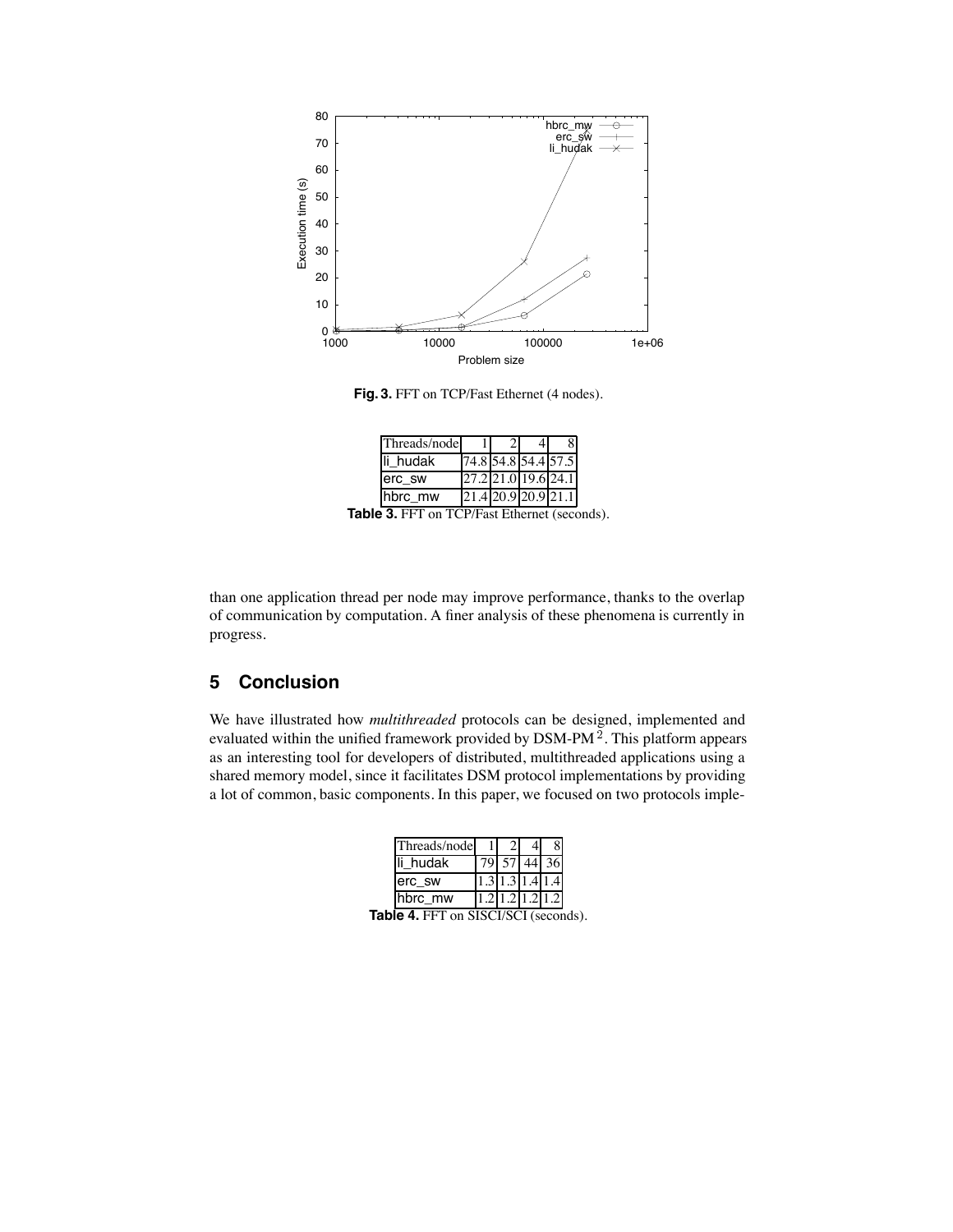

**Fig. 4.** FFT on SISCI/SCI (4 nodes).

menting the *release consistency* model through alternative mechanisms, and we highlighted some issues related to the higher degree of concurrency due to a multithreaded context. The approach presented can be generalized to other consistency models (such as Java consistency, or scope consistency).

## **Acknowledgments**

We thank Vincent Bernardi for his help with the implementation of the two protocols for release consistency within DSM-PM<sup>2</sup>.

## **References**

- 1. G. Antoniu and L. Bougé. DSM-PM2: A portable implementation platform for multithreaded DSM consistency protocols. In *Proc. 6th International Workshop on High-Level Parallel Programming Models and Supportive Environments (HIPS '01)*, volume 2026 of *Lect. Notes in Comp. Science*, pages 55–70, San Francisco, April 2001. Held in conjunction with IPDPS 2001. IEEE TCPP., Springer-Verlag.
- 2. L. Bougé, J.-F. Méhaut, and R. Namyst. Efficient communications in multithreaded runtime systems. In *Proc. 3rd Workshop on Runtime Systems for Parallel Programming (RTSPP '99)*, volume 1586 of *Lect. Notes in Comp. Science*, pages 468–482, San Juan, Puerto Rico, April 1999. Springer-Verlag.
- 3. J. B. Carter. Design of the Munin distributed shared memory system. *Journal of Parallel and Distributed Computing*, 29:219–227, 1995. Special issue on distributed shared memory.
- 4. Dave Dunning, Greg Regnier, Gary McAlpine, Don Cameron, Bill Shubert, Frank Berry, Anne-Marie Merritt, Ed Gronke, and Chris Dodd. The Virtual Interface Architecture. *IEEE Micro*, pages 66–75, March 1998.